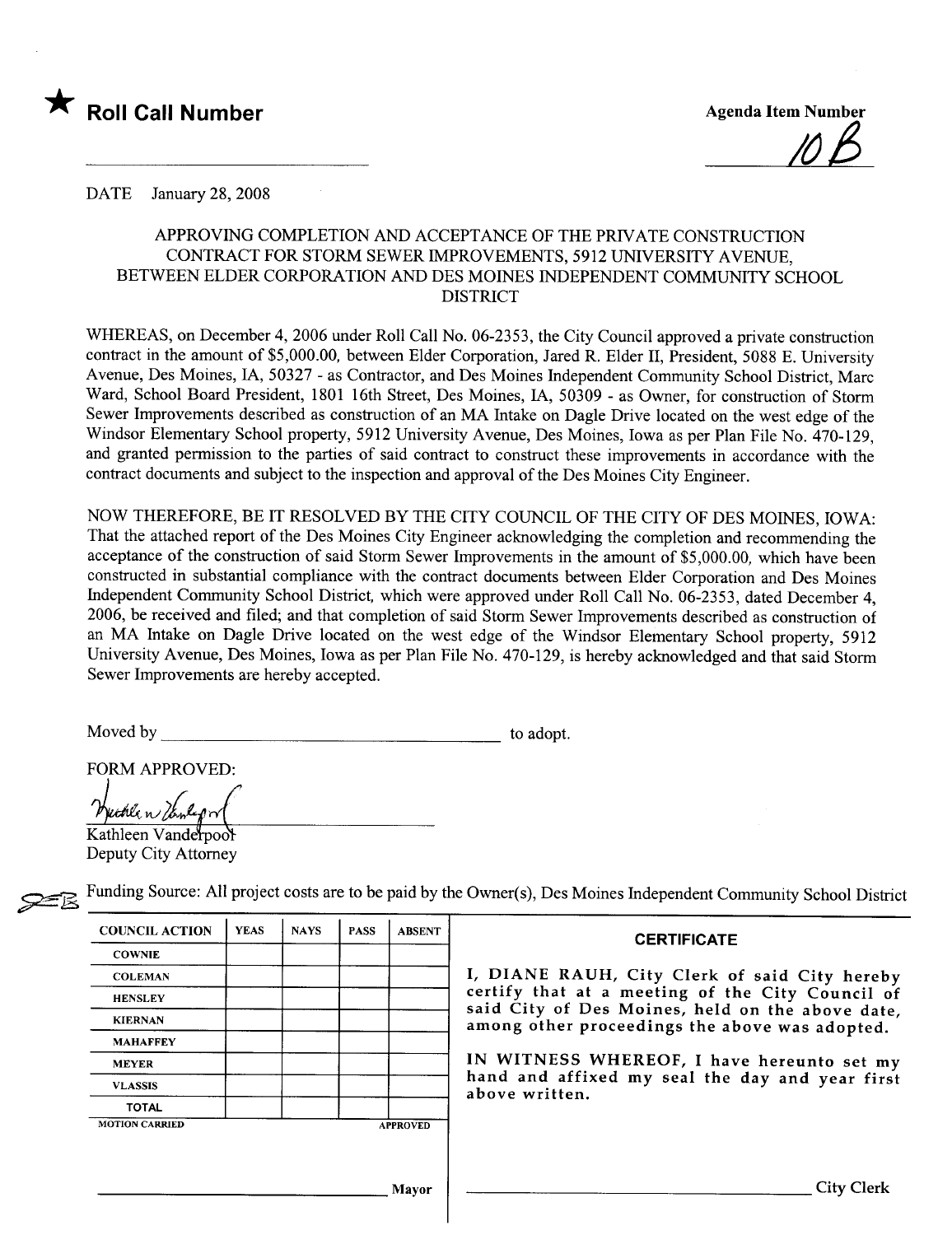

10B

# MA INTAKE @ WINDSOR ELEMENTARY SCHOOL **ACTIVITY ID 08-2007-105**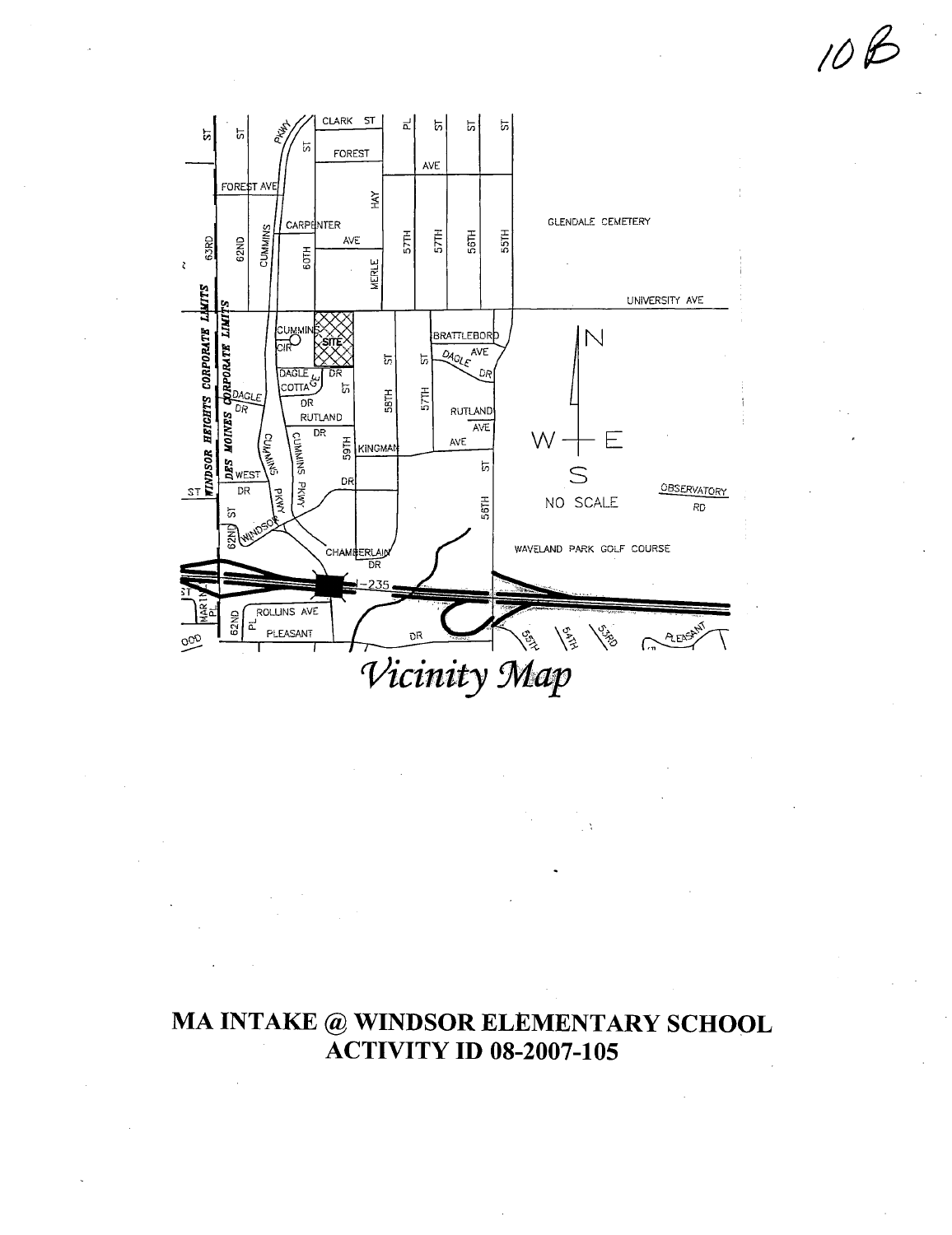$10B$ 

January 28, 2008

### CERTIFICATION OF COMPLETION

#### AGENDA HEADING:

Approving completion and recommending acceptance of the Private Construction Contract for Storm Sewer Improvements 5912 University Avenue, between Elder Corporation and Des Moines Independent Community School District.

#### SYNOPSIS:

Approve the Jurisdictional Engineer's Certification of Completion, acknowledge the completion and accept construction of said improvement.

#### FISCAL IMPACT:

Amount: \$5,000.00 As-Built Contract Cost

Funding Source: No Cost to the City of Des Moines; all costs are to be paid by the Owner, Des Moines Independent Community School District

#### CERTIFICATION OF COMPLETION:

On December 4,2006, under Roll Call No. 06-2353, the City Council approved a private construction contract in the amount of  $$5,000.00$ , between Elder Corporation, Jared R. Elder II, President, 5088 E. University Avenue, Des Moines, IA 50327 - as Contractor, and Des Moines Independent Community School District, Marc Ward, School Board President, 1801 16th Street, Des Moines, IA, 50309 - as Owner, for construction of Storm Sewer Improvements described as construction of an MA Intake on Dagle Drive located on the west edge of the Windsor Elementary School property, 5912 University Avenue, Des Moines, Iowa as per Plan File No. 470-129, and granted permission to the parties of said contract to construct these improvements in accordance with the contract documents and subject to the inspection and approval of the Des Moines City Engineer.

I hereby certify that the construction of said Storm Sewer Improvements described as construction of an MA Intake on Dagle Drive located on the west edge of the Windsor Elementary School propert, 5912 University Avenue, Des Moines, Iowa as per Plan File No. 470-129, Activity ID 08-2007-105, has been completed in substantial compliance with the contract documents between Elder Corporation and Des Moines Independent Community School District, which were approved under Roll Call No. 06-2353, dated December 4, 2006 and I hereby recommend that the above Storm Sewer Improvements be accepted.

I further certify that the amount of completed Storm Sewer Improvements is \$5,000.00.

~~~ Jeb E. Brewer, P.E.

Des Moines City Engineer



CITY HALL 400 ROBERT D. RAY ORNE DES MOINES. IOWA 50309-1891 (515) 283-4920 FAX (515) 283-4112

ALL-AMERICA CITY<br>1949, 1976, 1981<br>2003